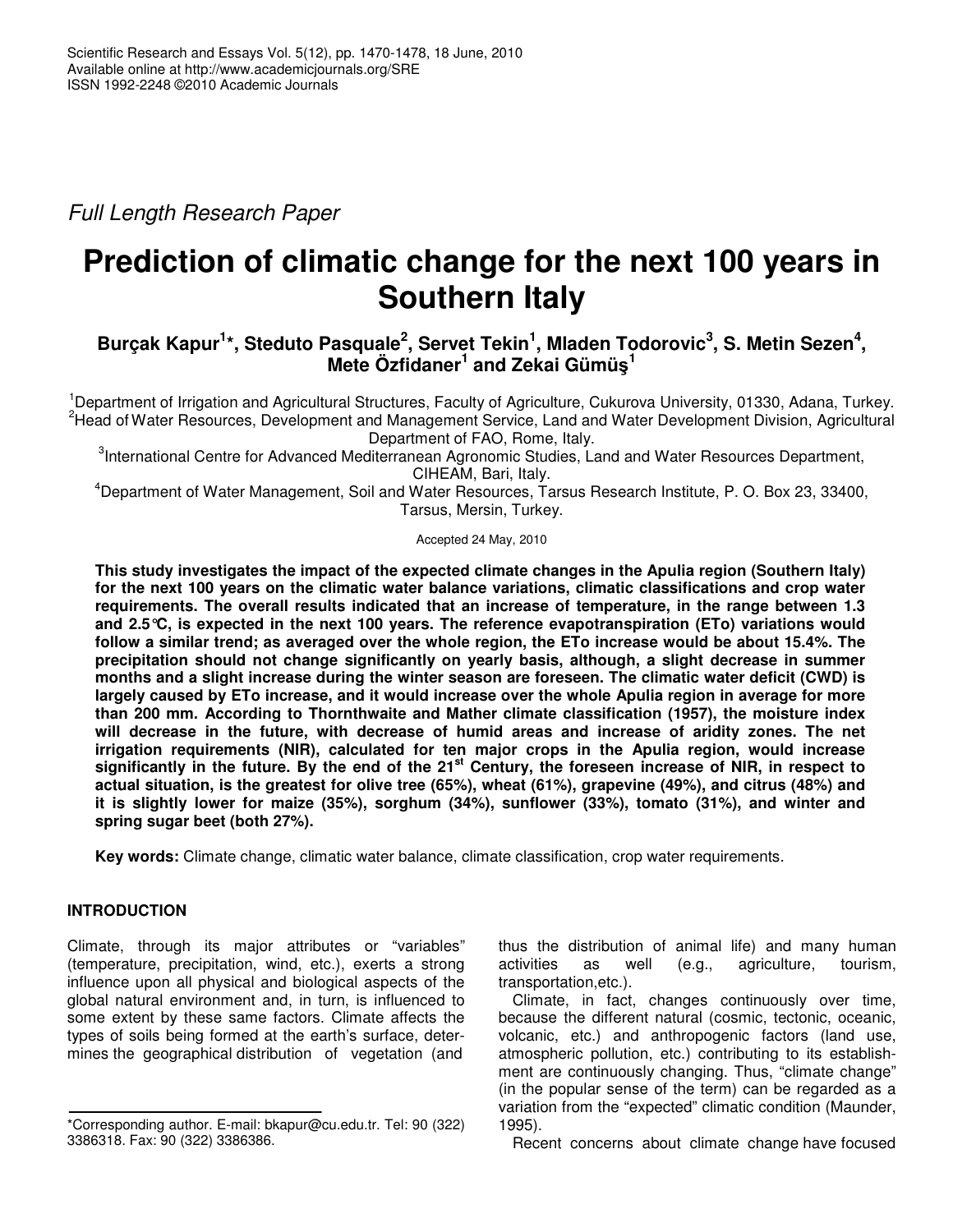

**Figure 1.** Location of study area.

on mankind's enhancement of the natural "change" through atmospheric pollution (mainly greenhouse gases), that modifies the composition of the atmosphere, which in turn "changes" the energy balance of the globe and pushes the resulting climate toward an expected "global warming". Nevertheless, in order to identify anthropogenic influences, contemporary changes in climate need to be placed in the context of much longerterm changes in climate that have taken place naturally in the past. In fact, only direct records of the climatic elements provide an inadequate perspective on climatic change and evolution of the climate today and in the future. A longer-term perspective on climate variability can be obtained from the study of natural phenomena which are climate-dependent.

Over the past century or so, the Earth's surface and lowest part of the atmosphere have warmed up on average by about 0.5°C (Jones et al., 1999). During this period, the amount of greenhouse gases in the atmosphere has increased, largely as a result of the burning of fossil fuels for energy and transportation, and land use changes. In the last 20 years, awareness has grown that these two phenomena are, at least in part, associated to each other. That is to say, global warming is now considered most probably to be due to the manmade increases in greenhouse-gas emissions (Hansen et al., 1998). Whilst other natural causes of climate change, including changes in the amount of energy coming from the sun and shifting patterns of ocean circulation, which cause global climate to change over similar periods of time. These evidences clearly indicate that there is a discernible human influence on the global climate (Crowley, 2000).

The warming trend is expected to continue in the near future (about 2.5°C within the next 100 years) and with a strong concern on the impact that such change will have on the earth's ecosystems, human life and activities, in different regions of the planet. Patterns of agriculture, industry, human health and settlements, the natural environment, and land and water resources are all experiencing the effects of the expected climate change, and numerous studies have been, and currently are, underway to investigate the possible consequences and to devise measures to counteract the predicted undesirable outcomes (IPCC, 2001).

At the most general level, there is wide agreement that the impacts will be diverse. Some effects may be beneficial, while other effects may be counteracted through minimal adaptation. For the majority of people, however, the consequences of climate change will probably be negative and for some regions they could be disastrous. Accordingly studies of climate change and it's affects on future crop water requirements, relevant to the subject of this paper, bear utmost significance in determining, primarily the future of agriculture and it's countrywide policies. These policies will, most probably, contribute to the ultimate goal seeking to attain sustainability in the future climate and/or adaptability to future changes.

#### **MATERIALS AND METHODS**

The investigations reported here on the climate change and climatic water balance were carried out in the Apulia region, Southern Italy (Figure 1). The projected climatic change data for the period 1950 - 2100 were supplied by the UK Hadley Center for Climate change estimated by HadCM3, a coupled atmosphere-ocean general circulation model (GCM) developed by Hadley Centre for Climate Prediction and Research (UK). Many coupled ocean-atmosphere models have had a tendency to drift when simulating the climate of the present day (Collins et al., 2001). Such climate drifts are usually reduced by the use of flux adjustment (Sausen et al., 1988; Manabe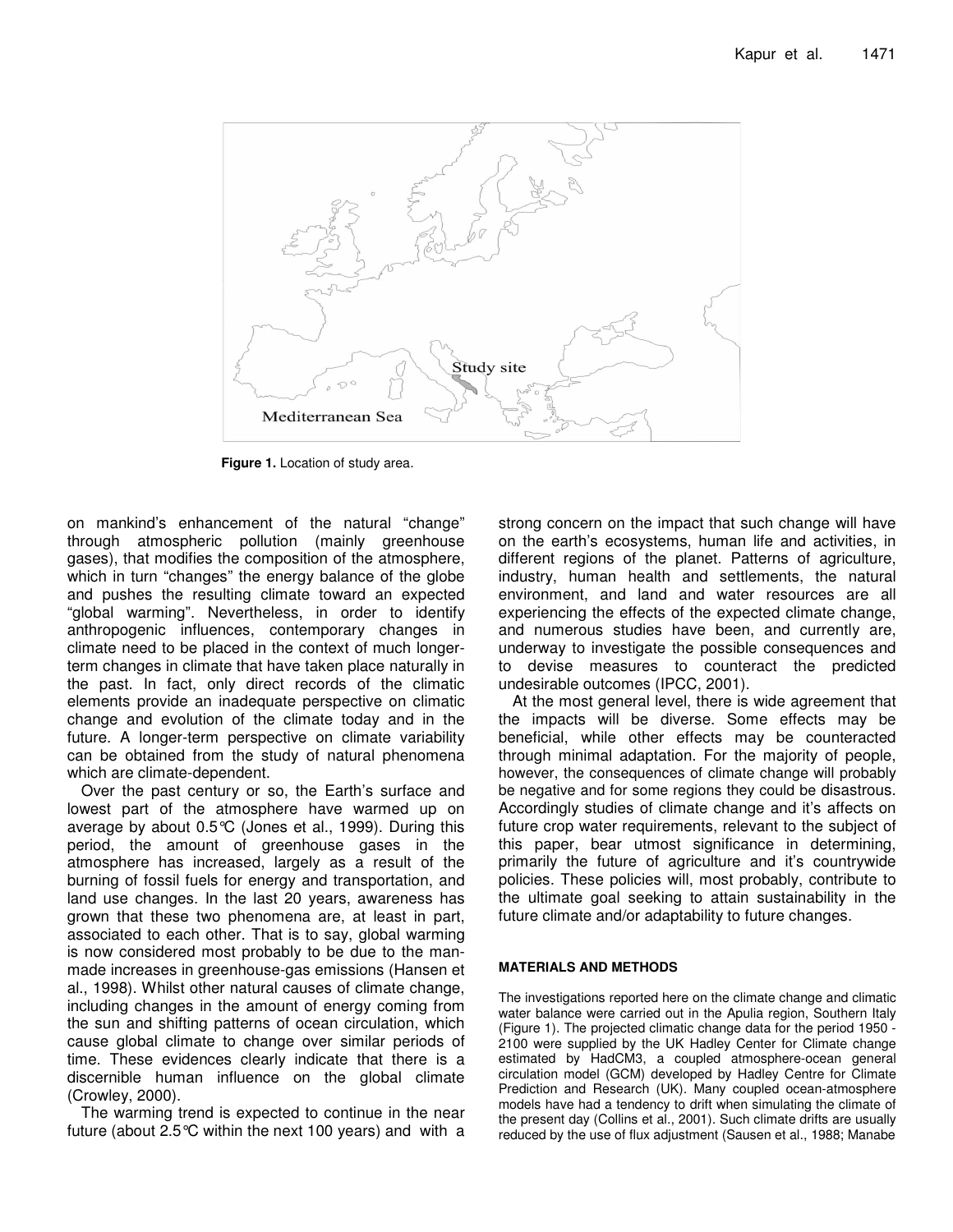

**Figure 2.** The form of typical semi-variogram and semi-variance function where N is the number of pairs of sample points separated by distance h.

et al., 1991), whereby often large fluxes of heat and salinity are introduced at the interface between the ocean and the atmosphere components of the model. Such adjustments are clearly unphysical and to this end, there have been considerable efforts to build coupled ocean atmosphere GCMs that do not require these corrections. Such model has been built at the Hadley Centre at the UK Meteorological Office (Collins et al., 2001). HadCM3, the third version of the Hadley Centre coupled model requires no such flux adjustment and has a stable and realistic present day mean climate among the various GCMs (Gordon et al., 2000). The projected data estimated by this model are chosen because the HadCM3 has been run for the reconstruction of the past climate over thousands of years showing little drift in its surface climate over Europe. Moreover, this model has been used also by the Working Group of the Intergovernmental Panel on Climate Change for the realization of Special Report on Emissions Scenarios (SRES) and also in many other investigations (IPCC, 2001).

GCMs try to integrate the cyclic pattern of climate variation with the man-made change of atmospheric composition, combining the warming effects on global scale from increasing  $CO<sub>2</sub>$ , and the regional cooling from the direct effect of sulfate aerosols. The data set applied in this work is based on the scenarios used by the Working Group of the Intergovernmental Panel on Climate Change for the realization of Special Report on Emissions Scenarios (SRES) which include the projections of how anthropogenic emissions of the greenhouse gases and other constituents will change in the future. In each SRES scenarios, different levels of world development, including population growth, economic growth, energy and technology use and different levels of  $SO<sub>2</sub>$  emissions in the future. In this study the A2 SRES scenario is applied, which assumes a very heterogeneous world. The underlying theme is selfreliance and preservation of local identities. Fertility patterns across regions converge very slowly, which results in continuously increasing population. Economic development is primarily regionally oriented and per capita economic growth and technological change are more fragmented and slower than in other storylines (IPCC 2001).

The initial set of historical weather data for 162 locations within the study area was taken from the Italian National Hydrographic Institute. Several methods for data processing, including spatial interpolation techniques, climate classifications, estimation of climatic water deficit and irrigation requirements were applied in this work.

Monthly temperature and precipitation data measured at the 162 meteorological stations over a period of 40 years (1950 - 1990) formed the initial database, which was later extended to include the period 1990 - 2100 on the basis of the expected climate changes estimated by HadCM3. The downscaling from global to regional scale was performed on monthly data averaged on a 10-years basis.

The Kriging method was applied for the spatial interpolation of weather variables. This is a stochastic optimal interpolation method, frequently used for interpolation of both weather and soil variables. In recent decades, the Kriging has become a very popular interpolation method, due to its advantageous properties; each estimate is supplied with confidence information in which the quantified uncertainty increases with the distance from the observation points; an estimated spatial picture of a variable links up continuously with the observations at the observation points; it is a statistical method of which statistical tests (variances of the parameter estimates) can be derived; Kriging provides a measure of uncertainty of the estimated surface; the technique is powerful and can be easily programmed. The Kriging interpolation technique is based on the statistical theory of random functions. A random function can be defined as a theoretical function which provides for each given space location the statistical distribution of values that may occur. This observed values constitute what will be called the realization of the random function in certain space locations. All calculations aim at building the best possible image of this random function on the basis of all observed values. The input data at known locations are used for the derivation of semi-variogram representing usually an irregularly spaced sample of points. The basis of the Kriging technique is the rate at which the variance between points changes over the space. This is expressed through the semi-variogram (Figure 2) which shows how the average difference between values at points changes with the distance between the points.

Mathematical curves (models) have to be fitted through the experimentally derived data points in order to describe the way in which semi-variance changes with the distance. The choice of the model to be used for interpolation is performed by the user by examining the behavior of these mathematical models representing the semi-variograms. The model parameters are unknown, a priori and different for each variables and couple of variables. The values of these parameters may be obtained by weighted least-squares method or using the method of maximum likelihood. The most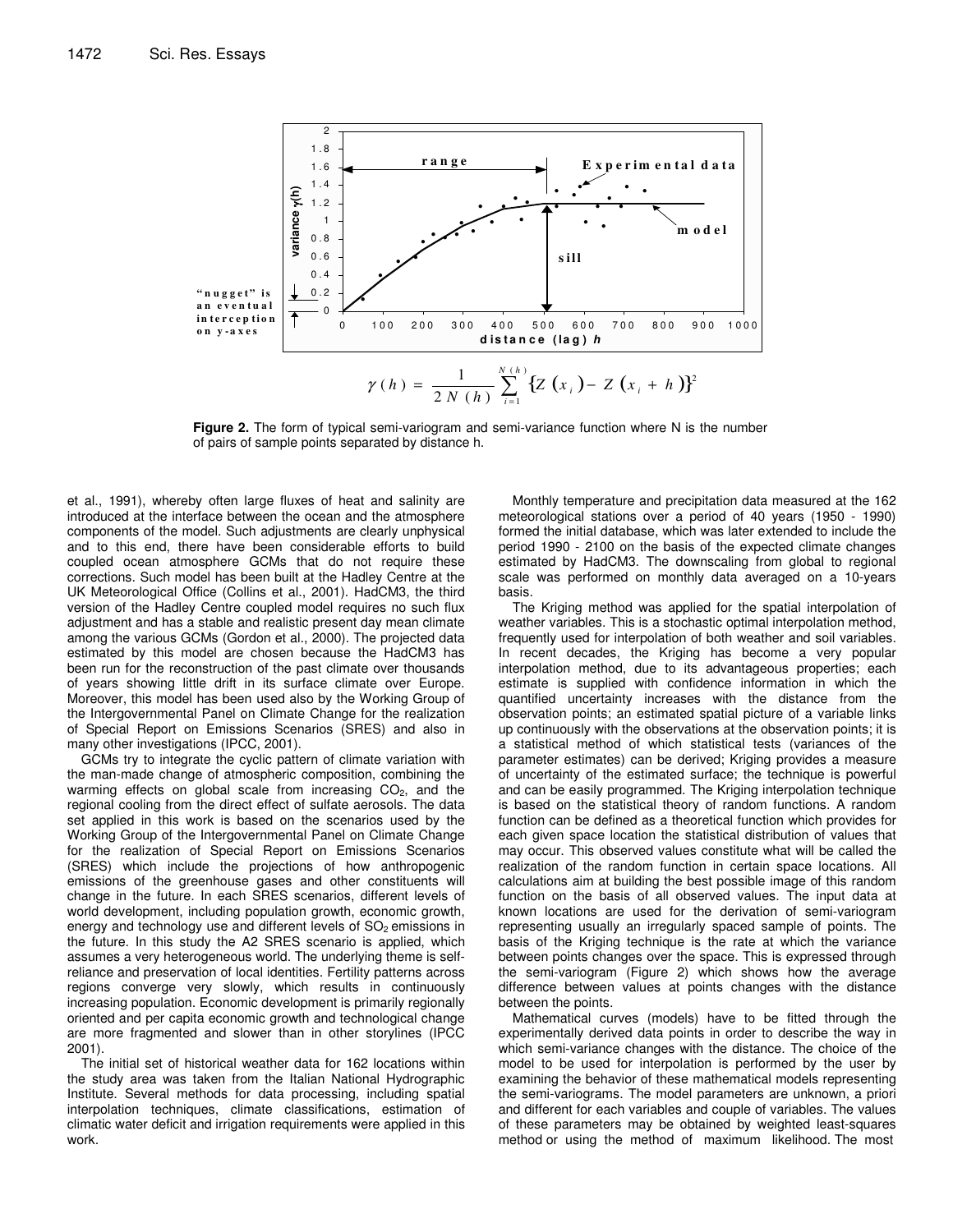frequently used models of semi-variogram are: Spherical model, Exponential model, Gaussian model, Linear model, Power model. Although most steps are performed automaticly in GIS, the user of system decides on the model of semi-variogram to be apply for interpolation. Choosing among different models should rely on statistical consideration, studies variables and the purposes of the work. The user must strike a balance between the goodness of fit and parsimony of his model. In general, it is important that the semivariogram is well estimated at short distances and the user should choose the model that fits well in this region of the semi-variogram. Interpolation values are the sum of the weighted values of some number of known points, where weights depend on the distance between the interpolated and known points and the model of semivariogram chosen for interpolation. Weights are selected so that the estimates are: Unbiased, by imposing conditions that the sum of weights is one, Optimized by imposing condition that the variance of estimation error is minimum. Finally, the estimated values are nothing more than linear combination of the observed values and weights attributed to them.

For both the array of meteorological stations and the grid cells of the HadCM3 model, reference evapotranspiration (ETo) was estimated by the Hargreaves method (Hargreaves and Samani, 1985) since the input data set includes only  $T_{max}$  and  $T_{min}$ . The reference evapotranspiration was calculated on a monthly basis. Previous investigations in the region have demonstrated that the use of the Hargreaves method yields more realistic values than the Blaney-Criddle method.

The Hargreaves method is a simple empirical equation which uses the values of extraterrestrial radiation  $(R_a)$  as an input, in addition to the minimum and maximum air temperatures  $(T_{min}$  and  $T<sub>max</sub>$ , respectively). The following form of the Hargreaves equation was applied:

$$
ET_o = 0.0023 \frac{R_a}{\lambda} (T + 17.8)(T_{\text{max}} - T_{\text{min}})^{0.5}
$$
 (1)

where  $\lambda$  is the latent heat of vaporization. T is an average temperature in °C, calculated as:

$$
T = \frac{T_{\min} + T_{\max}}{2} \tag{2}
$$

and where the multiplier (0.0023), the exponent (0.5), and the value of 17.8 in the third multiplier of the equation, are constant values determined empirically.

The Climatic Water Deficit (CWD) then could be calculated on monthly basis as a difference between reference evapotranspiration (ETo) and precipitation (P):

$$
CWD = ET_o - P \tag{3}
$$

The Net Irrigation Requirements (NIR) were then calculated on a monthly basis for ten selected crops, widely cultivated in the Apulia Region, namely: Citrus fruits, olives, grapes, winter sugar beet, spring sugar beet, wheat, sun-flower, maize, tomato and sorghum.

The Crop Water Requirements were calculated through a two step approach:

$$
ET_c = ET_0 \times K_c \tag{4}
$$

where  $ET_c$  is standard crop evapotranspiration (mm/day),  $K_c$  is crop coefficient and  $ET_0$  is reference evapotranspiration, (mm/day).

The Kc values used were derived from experimental work carried

out by the University of Bari.

The Effective rainfall was calculated for the whole area from:

$$
Peff = P \times 0.8 \tag{5}
$$

Finally the NIR is calculated for every month during the growing seasons as:

$$
NIR = ET_c \times P_{\text{eff}} \tag{6}
$$

In the analysis, the Kc values at the beginning and the end of the growing season were assumed to remain constant for the next 100 years.

The method of Thornthwaite and Mather (1957) was applied for the climate classification of the Apulia region. Thornthwaite and Mather (1957) introduced the most relevant humidity (and aridity) index that involves a comparison of the amount of water added to a particular climatic region (P) not with average temperature (T) but directly with the existing or potential water content of that climatic region. This approach represented a major evolutionary step in climatic classification and required the introduction of a new climatic element, that is, the potential evapotranspiration (ETP), representing the evaporative demand of the atmosphere, and here termed the reference evapotranspiration (ETo).

Once the ETo is determined, two basic variables can be derived: (1) The deficit (d) when  $P < E$ To, and (2). The excess (w) when  $P >$ ETo. Then, the aridity (Id) and the humidity (Iw) indices of Thornthwaite can be defined as:

$$
Id = \frac{d}{ETo} * 100 \tag{7}
$$

and

$$
Iw = \frac{w}{ETo} * 100 \tag{8}
$$

Subsequently, Thornthwaite and Mather (1957) combined these two indices within a global moisture index (*Im*) calculated from:

$$
I_m = \frac{P - ET_o}{ET_o} \times 100
$$
\n(9)

The index *Im* is positive for humid climates (w > d) and negative for arid climates ( $w < d$ ). This index is a critical component in the climatic classification of Thornthwaite and Mather (1957), where it is linked to other expressions.

The global moisture index *Im* thus provides a valuable measure of the aridity or humidity of a given region, the major climatic classes defined by Thornthwaite and Mather (1957) being based on his moisture index (Table 1).

In addition to this aridity/humidity grouping, it is also necessary to consider the average temperature and how this may be grouped. For this aspect, Thornthwaite concentrates on the thermal requirement of vegetation, thus introducing the thermal efficiency index as a function of the annual ETo which, in turn, is an expression of the water requirements for plant growth (In one sense, ET is linked to T, and then T is linked to growth). The additional notation to identify climatic groups thermally, making use of the thermal efficiency index, is given in Table 2.

#### **RESULT AND DISCUSSION**

An overall increase of global temperature, in the range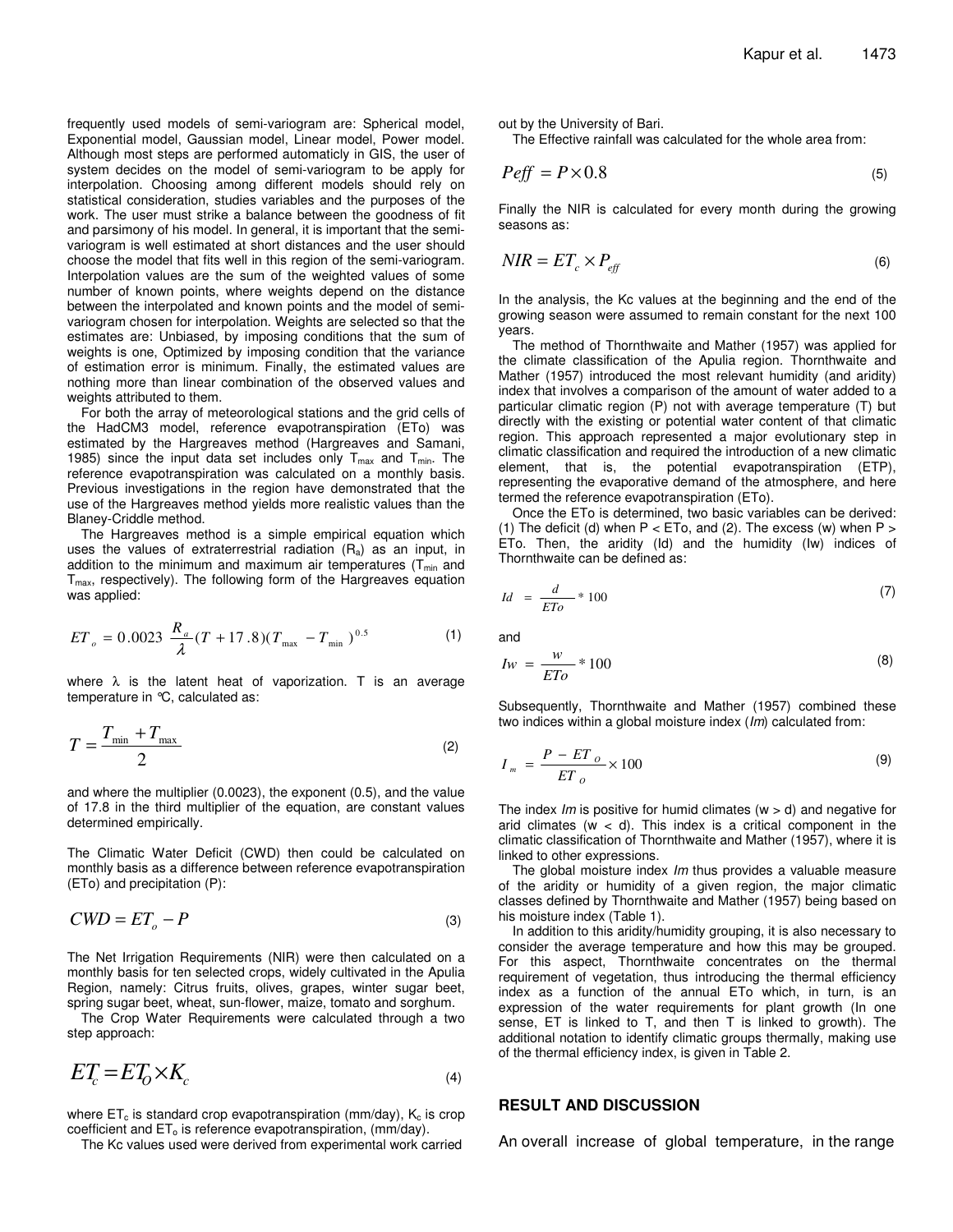| <b>Climatic classes</b> | <b>Climatic description</b> | $I_m$ range    |
|-------------------------|-----------------------------|----------------|
| А                       | Hyperhumid                  | >100           |
| $B_4$                   | Humid                       | 80-100         |
| $B_3$                   | Humid                       | 60-80          |
| B <sub>2</sub>          | Humid                       | 40-60          |
| $B_1$                   | Humid                       | $20 - 40$      |
| C <sub>2</sub>          | Humid/subhumid              | $0 - 20$       |
| C <sub>1</sub>          | Subhumid/subarid            | $-33.3-0$      |
| D                       | Semiarid                    | $-66 - -33.3$  |
| Е                       | Arid                        | $-100 - -66.6$ |

**Table 1.** Major climatic classes according to the moisture index of Thornthwaite and Mather (1957).

**Table 2.** The Thermal efficiency symbols and descriptions, according to the Thornthwaite and Mather (1957) classification.

| Symbol         | ETo ranges (mm) | <b>Climatic Group</b> |
|----------------|-----------------|-----------------------|
| A'             | >1440           | Megathermic           |
| $B_4'$         | 1440 - 997      | Fourth mesothermic    |
| $B_3'$         | $997 - 855$     | Third mesothermic     |
| $B_2'$         | $855 - 712$     | Second mesothermic    |
| $B_1$          | $712 - 570$     | First mesothermic     |
| C <sub>2</sub> | $570 - 427$     | Second microthermic   |
| $C_1'$         | 427 - 285       | First microthermic    |
| D'             | $285 - 142$     | Tundra                |
| F'             | < 142           | Frost                 |





between 1.3 and 2.5°C, is expected over the next 100 years within the Apulia region, the area of land experiencing average annual temperatures ranging between 15 and 17°C would decline from the current value of more than 60% to less than 10% by the end of the present Century. An increase of the area with the temperature range of 17 - 19°C is foreseen, from a few percent (present situation) to more than 60% (for the decade 2090 - 2100). Those areas with an average annual temperature in the range of 13 - 15°C will almost completely disappear (from 30% at present to 4% in 2091-2100) and the areas with temperature between 19 and 21°C will increase from less than 1% in the middle of the 21st century to almost 20% by the end of Century. Figure 3 represents the variation of temperature in the region depending on area basis. The results are similar to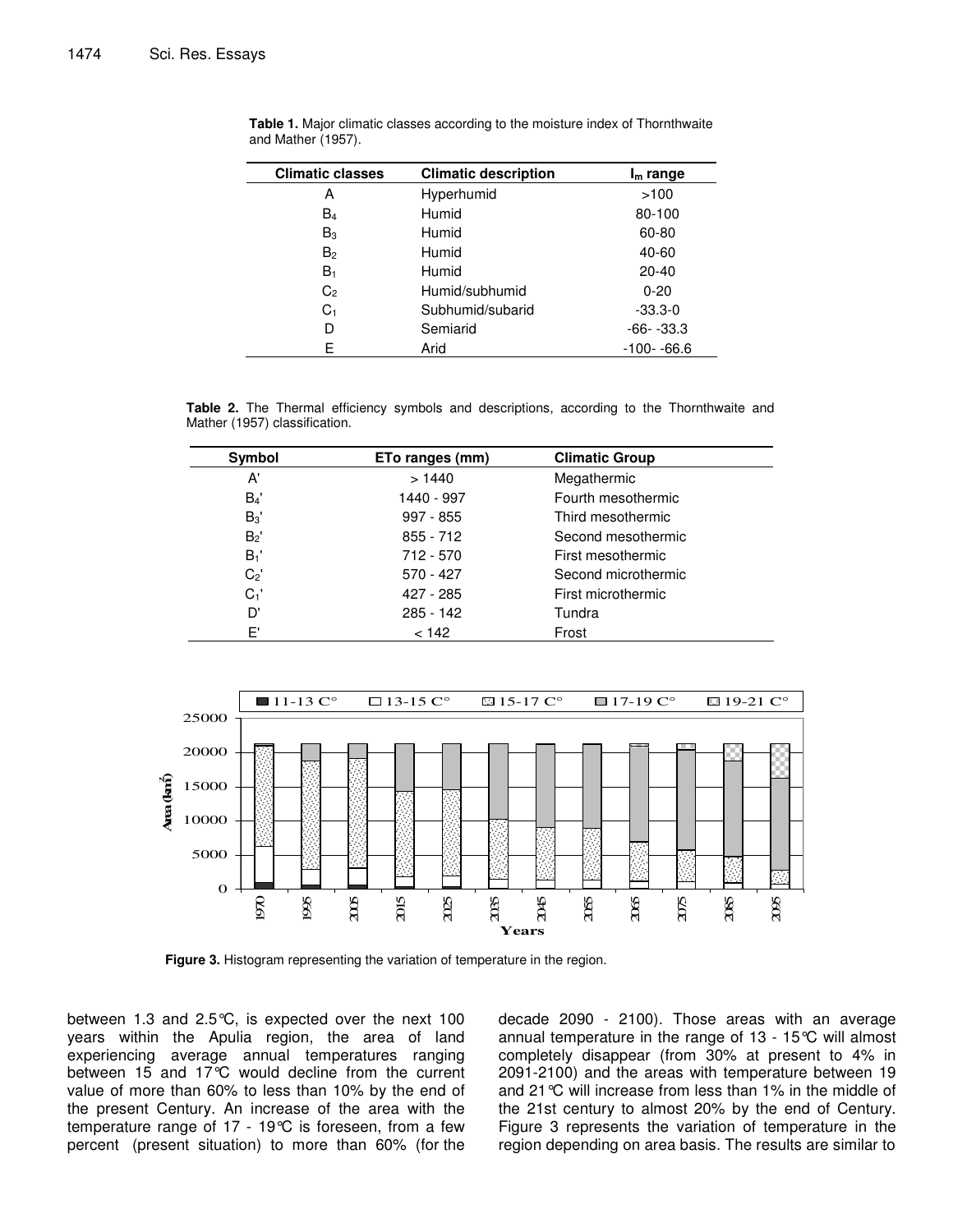

**Figure 4.** Average variation of precipitation (P), ETo and CWD (Climate Water Deficit) in the Apulia region for the period 1950 - 2100.

the projected percentage changes of temperature in the Edwards Aquifer region of Texas, where the Hadley Centre for Climate Prediction and Research predicts an increase in temperature of about 9% over the next 100 years (Chen et al., 2001). The foreseen temperature changes in our study area for the same period, fall within the same range, as also in a study conducted in Israel where mean temperatures are predicted to increase between 1.6 - 1.8°C over the next 100 years (Pe'er and Uriel, 2000).

The ETo variations follow a trend similar to those forecast for temperature. In fact, when averaged over the whole region, the foreseen increase of ETo would be about 15.5%. An enhanced ETo is foreseen for almost every month, with the peaks observed in June and July of more than 25 mm/months. These results demonstrate that at present, most of the Apulia region (between 70 and 80%) lies within the range 1000 - 1200 mm but the surface area displaying this Eto range will probably decrease. Moreover, it is expected that the small area presently characterized by ETo values between 900 and 1000 mm will completely disappear, while a strong expansion of the areas with Eto values in the range 1200 – 1300 mm is foreseen, especially in the second part of the 21st century. In some other investigations, researchers have predicted that the potential evapotranspiration may increase by 30% by the year 2100 (for example in central Poland: IUCC, 1994), whereas, this study indicates that over the next century the evapotranspiration may increase by 35%. A study of Southern Africa, utilizing published model scenarios for 2050 and following standard IPCC methodology, reported that evapotranspiration may increase between 5 and 10% over the next 50 years (Sherman, 1992), whereas, in this study, evapotranspiration in Apulia is foreseen to increase by 4% by 2050. According to Pe'er and Uriel (2000) the overall temperature increase of 1.5°C in the Mediterranean basin, anticipated in Israel around 2100,

and is expected to enhance evapotranspiration rates by 10% (Jeftic, 1993). In the present study, over the next century the temperature is predicted to increase by 2°C and evapotranspiration is enhanced by up to 11%.

The anticipated climatic water deficit (CWD) increase is largely caused by these enhanced ETo values and over the next 100 years CWD in the Apulia region is calculated to increase on average for more than 200 mm (Figure 4). This trend is most marked for the period 2060 - 2100, when the water deficit is predicted to fall in the range of 600 - 800 mm over most of the region, while in the last decade (2090 - 2100) in some areas, the CWD would increase to 905 mm. Over the next century, the areas with CWD in the range 600 - 800 mm are expected to increase from only a few percent to more than 50%. The total surface area with water deficits between 300 and 500 mm will also decline from the present value of 65 - 15% by the end of the 21st Century (Figure 5). Moreover, by that date, it is expected that the total area displaying water deficit values greater than 800 mm will represent about 10% of the study region. Some other investigations of the effects of climate change (GEO, 2000) have reported results indicating that in the Arabian Peninsula, for example, the annual climate water deficit could increase to 67% of the actual demand by 2015. Nevertheless, from our study, the climate water deficit of the entire Apulia territory in the same period may increase by 30%.

The moisture index will decrease in the future, resulting in a decrease in areas classified as humid and enlargement of the arid zones (Figure 6). The areas presently classified as subhumid/subarid will be characterized as semiarid zones by the end of the 21st Century. In fact, it is expected that the total regional area converted from a subhumid/subarid to a semiarid climate will be about 15% of the Apulian territory. Moreover, in those areas predicted to fall within the arid climate category, the Eto values will be three times higher than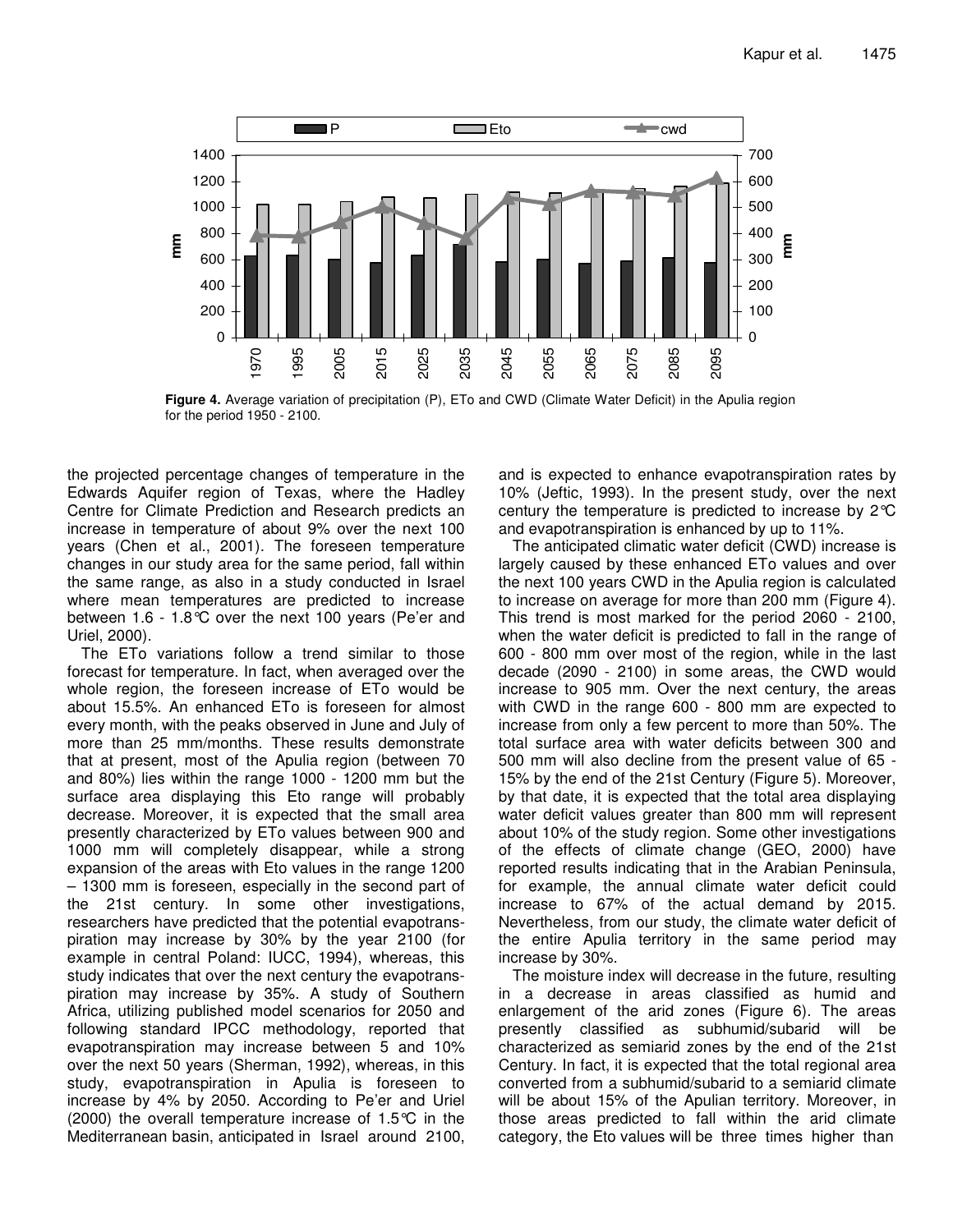

**Figure 5.** Climate water deficit maps of Apulia region. A. For the years 1950 - 1990. B. For the years 2091 - 2100.



**Figure 6.** Climatic classes as percentage of the Apulia region at the present time and by the end of 21<sup>st</sup> century.

the precipitation. However, these specific climatic conditions probably will occur in only a few limited zones with a total surface area of less than 50  $km^2$ .

According to the Thornthwaite classification, three climatic groups are currently represented in the region (second, third and fourth mesothermic). However, by the end of this century only two of these are likely to remain, while the second mesothermic group will have disappeared completely. In fact, the foreseen increase in Eto will also enhance thermal efficiency and thus will shift the relevant graphs from second and third mesothermic to fourth mesothermic. A large expansion of the fourth mesothermic group is thus predicted and, by the end of this century, this category could represent 98.5% of the Apulian territory, compared to about 73% of the region under present-day conditions. This means that the annual ETo would be greater than 997 mm in 98.5% of the region, while at any other location in the Apulia region it would be greater than 855 mm.

This study also has demonstrated that the net irrigation requirements (NIR) for the ten major crops of the Apulia territory will increase significantly in the future. The predicted increase of NIR by the end of the 21st Century is highest for olive trees (65%), followed by wheat (61%), grapevines (49%) and citrus crops (48%), whereas, it is slightly lower for maize (35%), sorghum (34%), sunflower (33%), tomato (31%), winter and spring sugar beet (both 27%) (Figure 7). In almost all cases, the highest increase of NIR is foreseen for those months when the crops are the most sensitive to water stress, with significant negative consequences for their growth. These results agree closely with those obtained in Southern Africa for the Malibamatsama basin, 3240 km<sup>2</sup> in Lesotho where the main irrigated crops are wheat, cotton, maize, tea and sugar beet. Climate change simulations for this region have been obtained using a general circulation model that involves a doubling of  $CO<sub>2</sub>$  and the results reveal a 65% increase in irrigation water demands over the next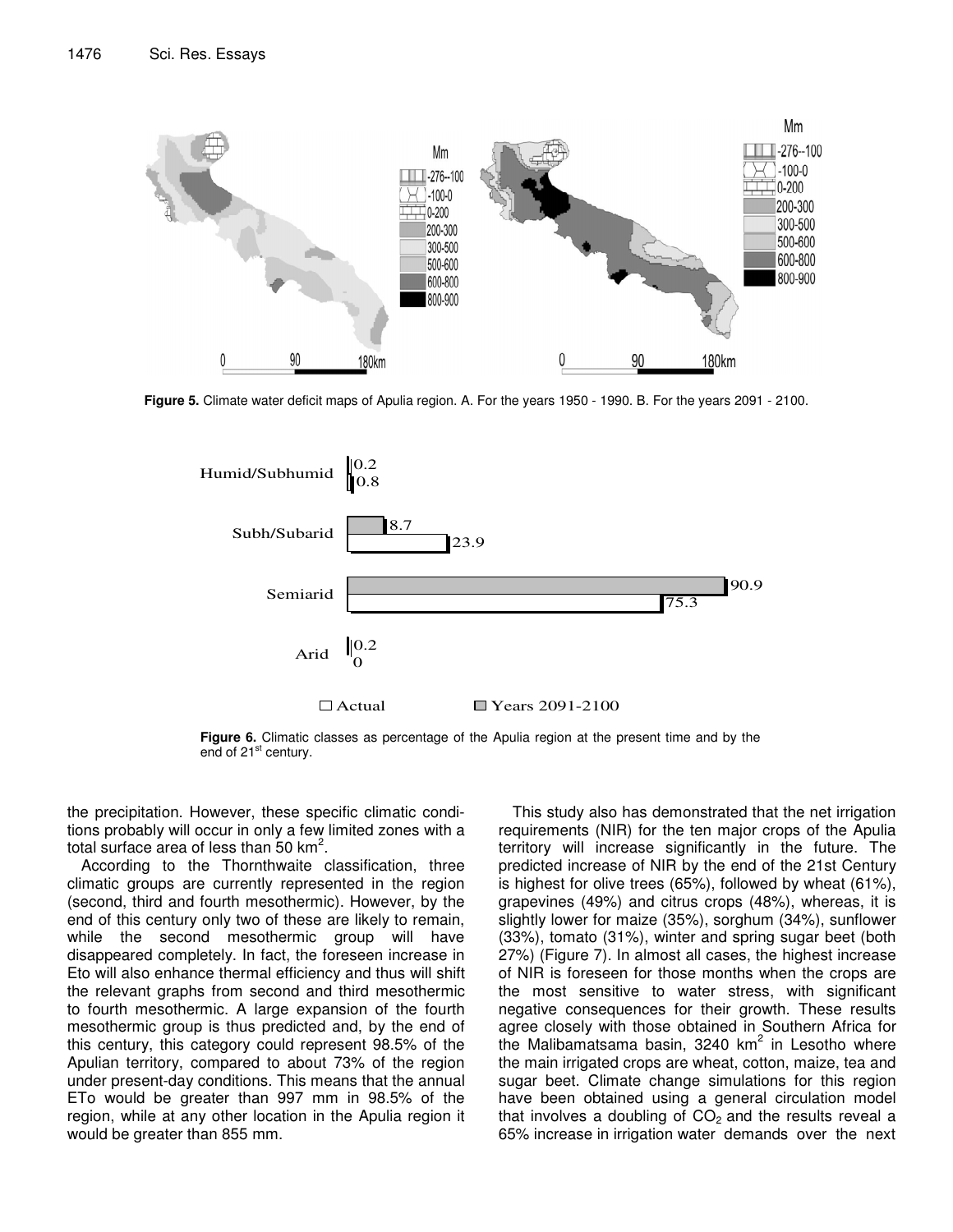

 $1970 \square 2095 \square$ Difference

**Figure 7.** Annual NIR of ten major crops in the Apulia region.

50 years (Sherman, 1992). Nevertheless, in the present study the net irrigation requirement for wheat, maize and sugar beet could increase by an average of 42% over the next 100 years.

A study of the Texas Edwards Aquifer (Chen et al., 2001) reported that, under the Hadley Centre simulator scenario, by the year 2090 the irrigation water requirement for maize will increase by 31.32%. According to our study, the water requirement of maize in the Apulia region will increase by 35% over the same time period (Figure 7).

## **Conclusions**

The results obtained in this work indicated that an increase of temperature and ETo and a reduction of precipitation (with concentration in winter period) is expected in the future. These results largely coincide with the results of some other analysis on climate changes in the Mediterranean region (Jeftic, 1993; Pe'er et al., 2000) and also in some other areas (Ryszkowski and Kedziora, 1991). The magnitude of these changes varies locally and it would have significant influence on the climatic water deficit in the region and could contribute to further aggravation of the situation related to agricultural production in the Apulia region. In fact, the trend of variation of climatic variables may increase crop water demand and reduce volume of water in the water supply systems. Moreover, higher temperatures may lead not only to the crop water stress but also to the crop heat stress and decrease in crop growth and yield productivity especially for crops with specific temperature requirements, such as corn, soybeans and wheat. Also,

the periods with temperature above average seasonal values may influence the expansion of agricultural pests and/or the acceleration of their life cycle. In fact, it is foreseen that growing period of many field crops would shift for a couple of weeks anticipating initial stage. Also, in some cases, due to higher temperatures during the growth, a decrease of growing cycle and anticipated maturation could be expected.

One of the main scopes of this study on climate change is to assess if water resources will be sustainable for agricultural production. Sustainability will be most influenced by adaptive responses. In addition to increasing CWD and NIR, another factor could create problems such as limited water resources for crop production. For this reason some adaptation options must be considered to face the future problems of water shortage.

## **ACKNOWLEDGEMENTS**

We thank Prof. Gilbert Kelling from University of Keele, UK, for his grateful help with the English and also thank Prof. Selim Kapur from Soil Science Department, University of Çukurova, Turkey for his help in preparing the manuscript.

#### **REFERENCES**

- Chen CC, Gilling D, McCarl B (2001). Effects of climatic change over a water dependent regional economy: A study of the Texas Edwards Aquifer. Climatic Change 49: 397-409.
- Collins M, Tett SFB, Cooper C (2001). The Internal Climate Variability of HadCM3, a Version of the Hadley Centre Coupled Model Without